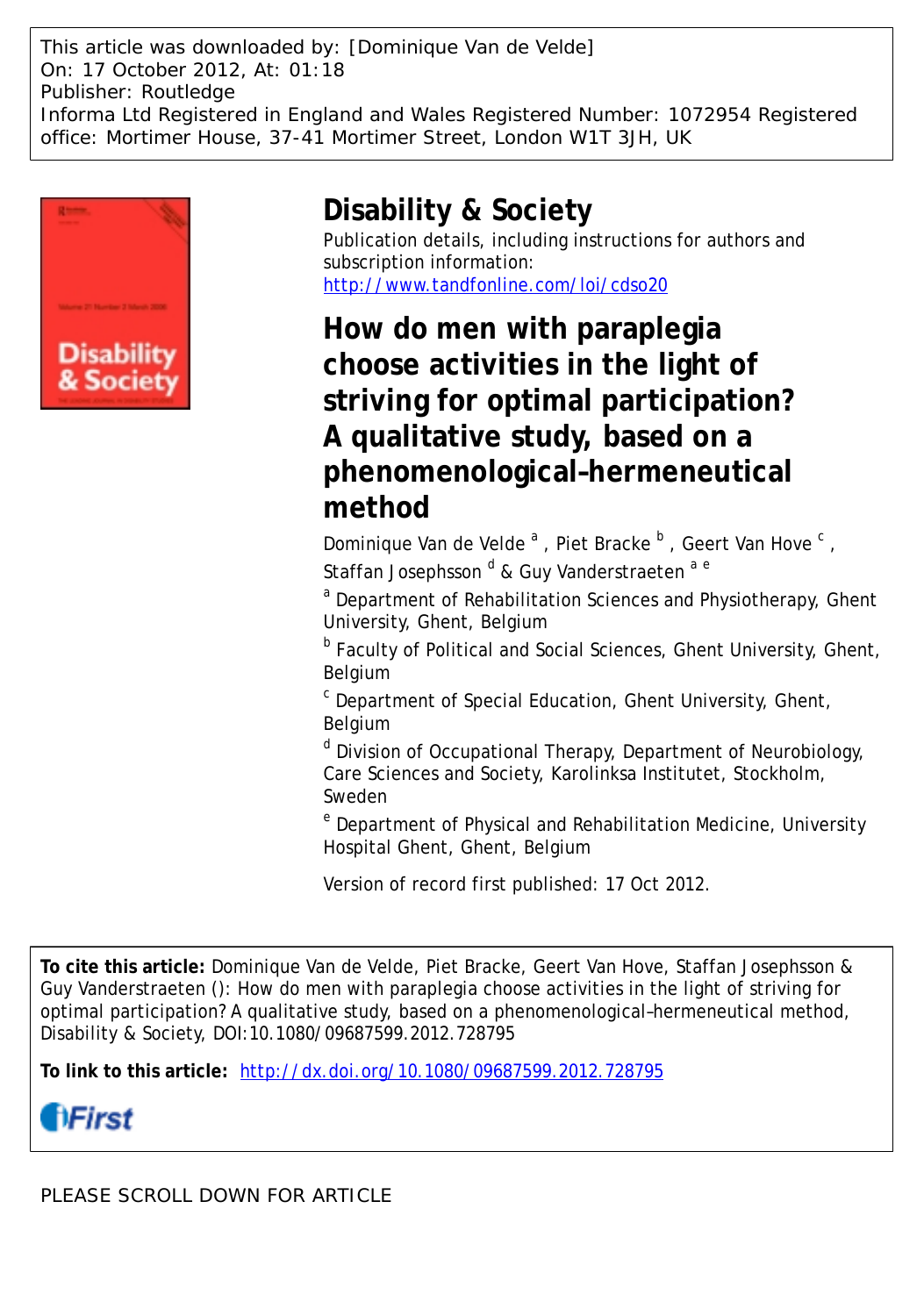Full terms and conditions of use: [http://www.tandfonline.com/page/terms-and](http://www.tandfonline.com/page/terms-and-conditions)[conditions](http://www.tandfonline.com/page/terms-and-conditions)

This article may be used for research, teaching, and private study purposes. Any substantial or systematic reproduction, redistribution, reselling, loan, sub-licensing, systematic supply, or distribution in any form to anyone is expressly forbidden.

The publisher does not give any warranty express or implied or make any representation that the contents will be complete or accurate or up to date. The accuracy of any instructions, formulae, and drug doses should be independently verified with primary sources. The publisher shall not be liable for any loss, actions, claims, proceedings, demand, or costs or damages whatsoever or howsoever caused arising directly or indirectly in connection with or arising out of the use of this material.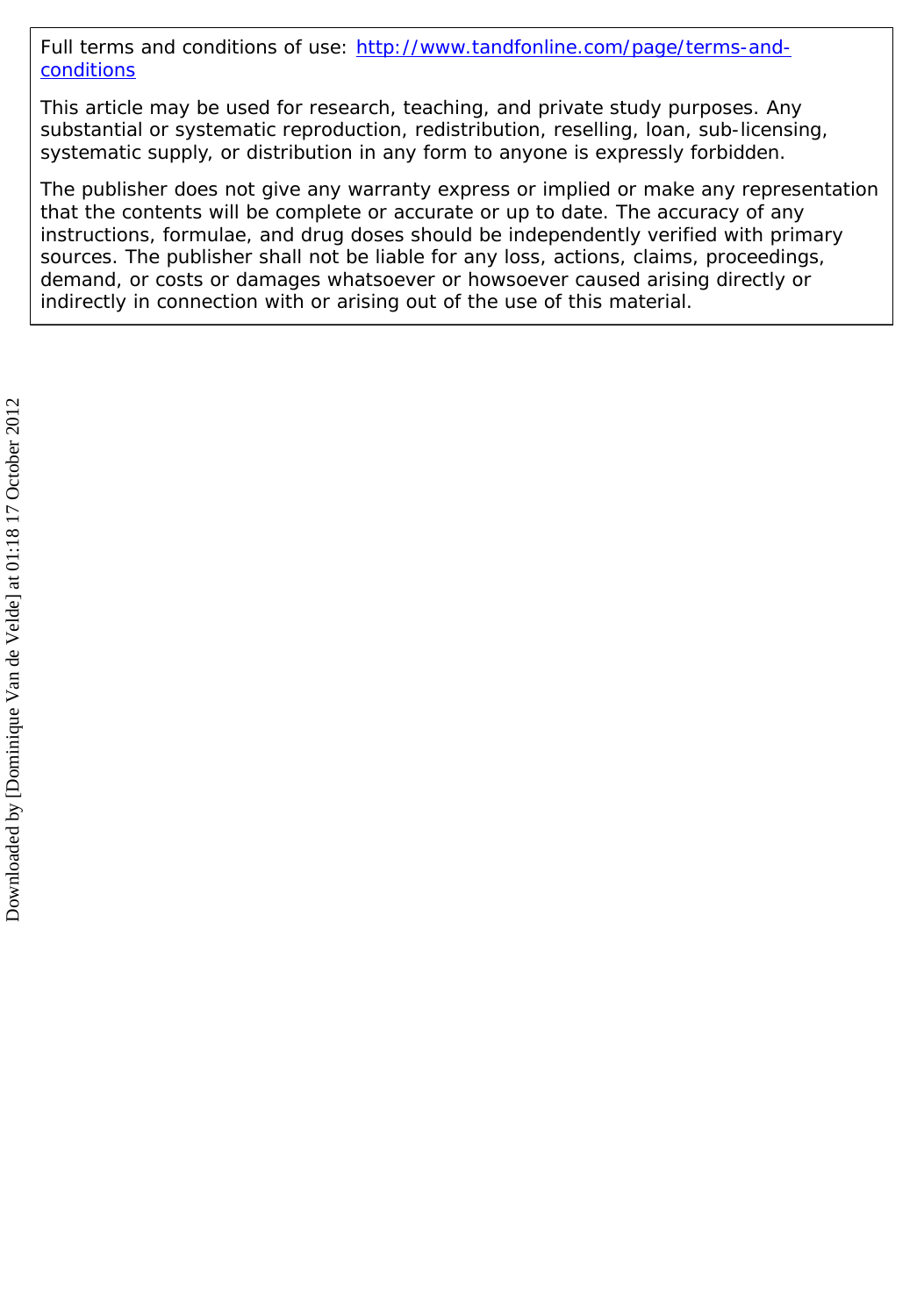# How do men with paraplegia choose activities in the light of striving for optimal participation? A qualitative study, based on a phenomenological–hermeneutical method

Dominique Van de Velde<sup>a</sup>\*, Piet Bracke<sup>b</sup>, Geert Van Hove<sup>c</sup>, Staffan Josephsson<sup>d</sup> and Guy Vanderstraeten<sup>a,e</sup>

<sup>a</sup>Department of Rehabilitation Sciences and Physiotherapy, Ghent University, Ghent, Belgium; <sup>b</sup>Faculty of Political and Social Sciences, Ghent University, Ghent, Belgium;<br><sup>c</sup>Department of Special Education, Ghent University, Ghent, Belgium; <sup>d</sup>Division of Department of Special Education, Ghent University, Ghent, Belgium; <sup>d</sup>Division of Occupational Therapy, Department of Neurobiology, Care Sciences and Society, Karolinksa Institutet, Stockholm, Sweden; <sup>e</sup>Department of Physical and Rehabilitation Medicine, University Hospital Ghent, Ghent, Belgium

(Received 3 October 2011; final version received 17 August 2012)

The objective of this study was to explore the experiences of men with paraplegia with regard to how they choose activities. The study involved a qualitative research design, based on a phenomenological–hermeneutical method. The findings revealed that the activities participants were choosing could be on a continuum between the individual's self and the influence from their environment. On this continuum, the choice to perform activities was influenced by two mediating factors: the individual's activities performed during their life-history, and their activity challenges for the future. We conclude that choosing activities is an individually constructed internal process of negotiation. Feelings of resignation and revolt appear in combination with feelings of justice and injustice when balance is not found. This knowledge provides a better understanding of the impact of spinal cord injury, sheds light on the development of distress after spinal cord injury and sheds new light on individuals' feelings of participation.

Keywords: participation; activity; spinal cord injury; self-concept; justice

# Points of interest

- To prevent emotional distress, it is recommended to enable individuals to choose activities in line with their 'self', the environment, the performed activities during their life-history and their future activity challenges.
- Taking these four aspects into consideration leads to a balanced choice of activities.
- Unbalanced choices can lead to emotional distress, and four different types of stress emerged from the data: revolt and justice, revolt and injustice, resignation and justice, and resignation and injustice.
- When striving for optimal participation; it is recommended to help clients to become aware of their own (highly individual) choice-making process with regard to activities.

<sup>\*</sup>Corresponding author. Email: dominique.vandevelde@ugent.be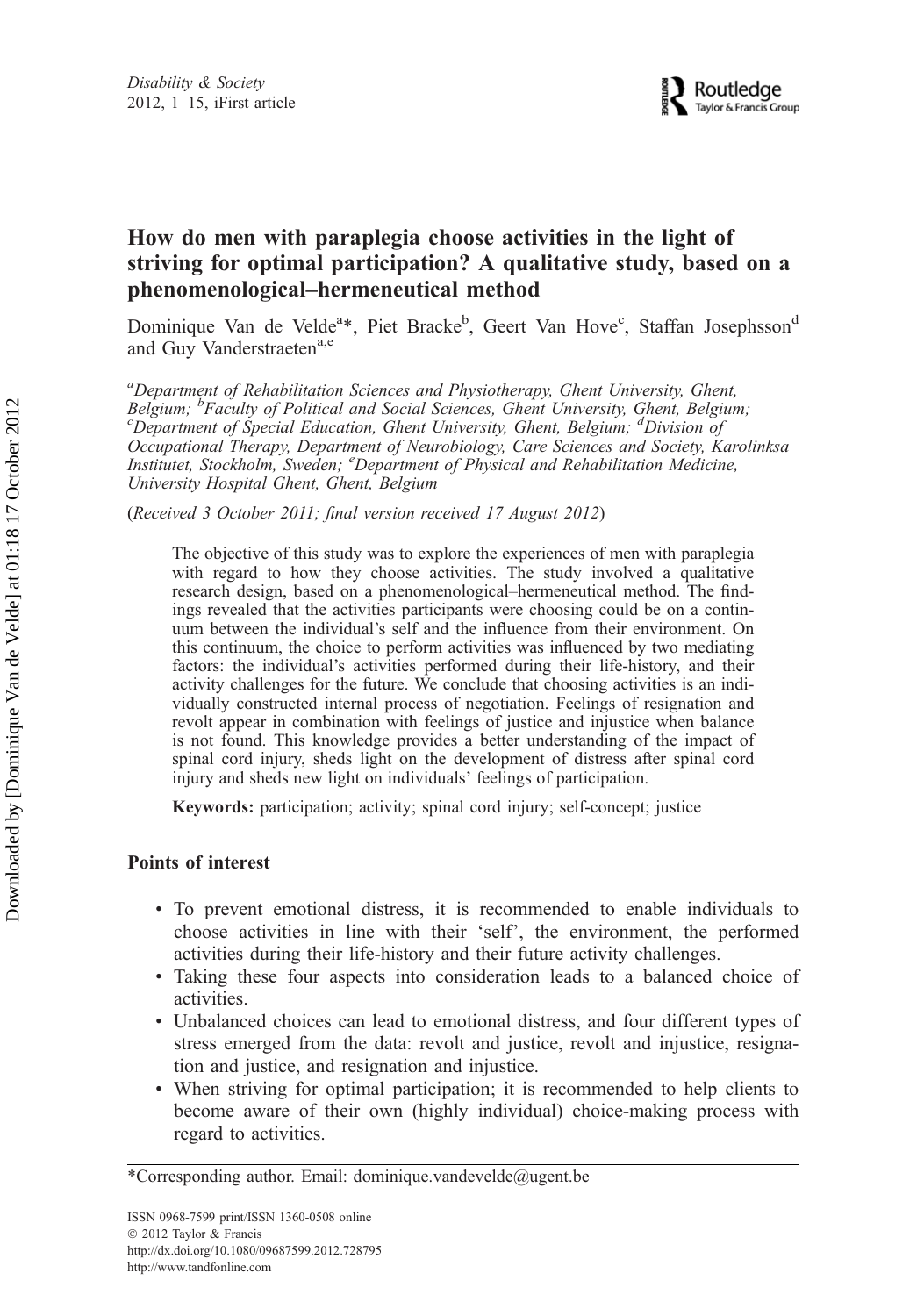#### Introduction

#### Participation as the ultimate goal of rehabilitation in spinal cord injury

Over the years, different perspectives on disability have been developed. During the past decades, the health and social policy in western countries was based on a biomedical model that viewed disability as a purely personal problem (Wade and Halligan 2004). This biomedical conception of disability has been the subject of critique (Imrie 2004) because it has been argued that these models can no longer explain all the different forms of illness (Wade and Halligan 2004). Despite the importance of the biomedical models and the relevance for many disease-based illnesses and the supporting biological findings, it is argued that there is an increasing acceptance that health is determined not merely by behavioural, biological and genetic factors, but also by a range of economic, environmental and social determinants. These other factors affect the perception of the individual on what it feels like to be ill, and what it means to be healthy (Timmermans and Haas 2008). It has been identified that this growing emphasis on social determinants created a paradigm shift towards a social model of illness and focuses on the causation of disability by society rather than the whole spectrum of illness (Timmermans and Haas 2008). Also this purely social thinking has been the subject of critique, and different authors responded and criticized this excessively narrow focus of illness (both social or biomedical) and offered a holistic alternative to the prevailing biomedical model and social model (Engel 1980). Engel was the first to emphasize the various dimensions of illness (biological, psychological, and social dimensions) and created a new model that came to be known as the bio-psycho-social model (Borrell-Carrio, Suchman, and Epstein 2004). The paradigm shifts to this bio-psycho-social model had implications in the rehabilitation approach. Concepts such as community integration, inclusion, customer orientation, autonomy, and also the concept of participation became more important in rehabilitation (Van den Heuvel 2000). Nowadays, it is argued that rehabilitation medicine strives to enable people to perform daily activities and resume participation in life-roles after being affected by injury. There has been a tendency to regard participation, defined as 'involvement in life situation' (World Health Organisation 2001) as the ultimate goal of a rehabilitation programme (Stucki, Ewert, and Cieza 2003).

## The development of distress through activity limitations in spinal cord injury

The progress achieved in medical treatment has a major impact on the survival rate of individuals with spinal cord injury (SCI), and life expectancy continues to increase substantially (Strauss et al. 2006). That means that the focus has shifted to the importance of the long-term consequences of SCI (Spreyerman et al. 2011). One of the aspects in considering the long-term consequences is the ability to perform preferred activities after the rehabilitation period (in the domains of selfcare, productivity and leisure). Furthermore, it is widely accepted that not taking part in activities is a major contributor to the burden of disease in people with SCI. Research has shown that it prevents people from leading a satisfying life and from participating in society (Hammell 2010). There is evidence that physical environmental factors influence the level of involvement in activities (Fekete and Rauch 2012). For example, lack of financial resources (Scelza et al. 2005), lack of equipment (Kerstin, Gabriele, and Richard 2006) and low accessibility (Kehn and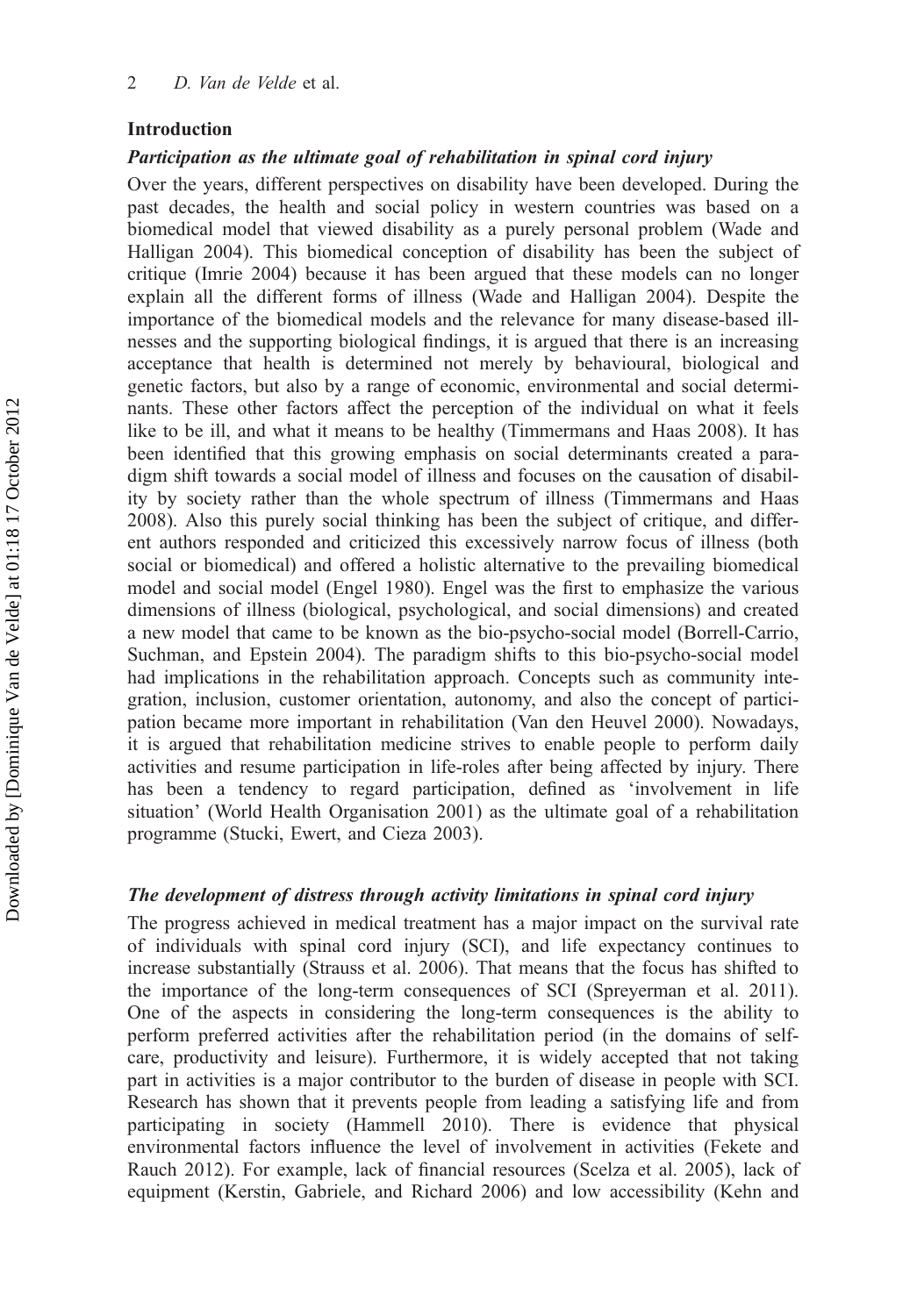Kroll 2009) are described as barriers and exclude individuals from taking part in activities. In turn, positive and negative attitudes from others are also reported as possible barriers or facilitators (Levins, Redenbach, and Dyck 2004). Additionally, the existing knowledge shows that a low level of autonomy in choosing and performing activities is a major indicator for developing psychological distress (Scivoletto et al. 1997) and that the loss of control in choosing and performing activities negatively influences self-concept and may lower self-esteem (Blanes, Carmagnani, and Ferreira 2009). Experiences of chaos, inner tension, uncertainty, lack of knowledge, vulnerability, defencelessness, fear, instability, emotional loss of control, sorrow, guilt, shame, aggression and depression are described as the outcomes of this psychological distress (Lohne 2009). Although these experiences have been extensively described, the nature and the development of this psychological distress after SCI still has not been completely investigated and needs further exploration (Österaker and Levi 2005). Furthermore it is described that interrelations between psychological resources and participation (as a key outcome of rehabilitation) are rarely studied in SCI (Peter et al. 2012).

Taking into consideration the above-described barriers and the development of psychological distress, it is not surprising that people with SCI have a different activity pattern in comparison with the able-bodied population. People with SCI spent on average 7.2 h in leisure activities during one day (able-bodied men  $= 6.0$ ) h), 4.7 h in productivity (able-bodied men  $= 7.7$  h), and 3.7 h in self-care (able-bodied men  $= 2.3$  h). The authors of this study concluded that individuals with SCI are somewhat socially isolated and lead a life dominated by inactive leisure pursuits and limited productive activities in comparison with the able-bodied population (Pentland et al. 1999). This changed activity pattern together with the described barriers and the accompanying development of distress provides a valuable insight into the importance of being able to perform meaningful activities. It is a known principle that activity choices are influenced by three variables: organic variables (i.e. the medical condition), person variables (i.e. personality), and environmental variables (i.e. family support) (Scivoletto et al. 1997), but it remains unclear how individuals with SCI choose their activities and what happens during this process. It was the goal of this study to focus on this choice-making process as it is experienced because this aspect remains under-investigated.

#### Materials and methods

#### Study design and theoretical basis

The present study used a qualitative research design with a phenomenological– hermeneutical method (Lindseth and Norberg 2004). This method is interpretative and consists of three phases. The first phase is the naïve interpretation. This is followed by a structural analysis. In the final phase, a comprehensive understanding is formulated.

#### Participants, sampling method

The cases were selected purposively using a homogeneous sampling strategy (Patton 2002). Male participants were recruited from a SCI rehabilitation unit based on the following criteria: sudden onset of thoracic SCI; medically stable, with no other diseases possibly influencing the level of participation; age between 20 and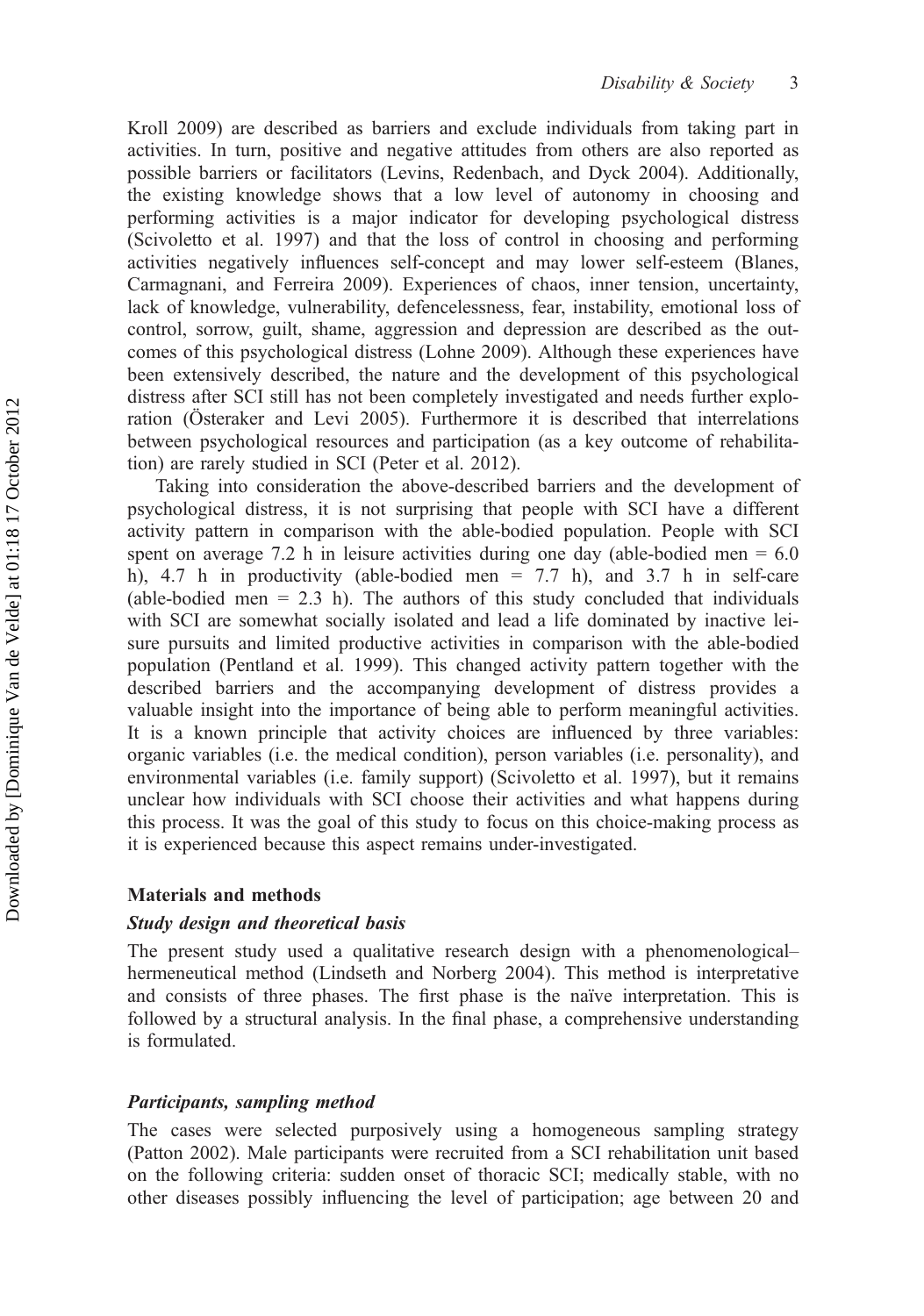65 years; cognitive ability to understand both verbal and written information; the capacity to respond to questions during the interview; a minimum of one week and a maximum of two months post discharge from the rehabilitation centre (defined as the transition period); and before their injury, having been involved in the regular economic circuit (meaning being an employee or employer, earning money and being able to make a living).

The choice to include only male participants with a thoracic SCI was based on a methodological feature of qualitative research to gain a clear insight into the experiences of a purposively selected group of participants. Because there is an evident relationship between the physical dimensions of health-related functional status and the lesion level (Dallmeijer and van der Woude 2001) and there are important differences in how certain symptoms may be experienced by men and women (Kalpakjian et al. 2009) with SCI, we chose to focus on this homogeneous group. The transition period from the rehabilitation centre to home was chosen for two reasons: at this stage, individuals gain independence and begin to make decisions that will affect the rest of their lives (Kendall, Ungerer, and Dorsett 2003); and individuals engage in self-reflection or dialogue with themselves, especially when they are in a transitional phase in life (Stanley and Cheek 2003). It was assumed that rich information about their experiences could be gathered during this transition period. Moreover, this period was also chosen because it is argued that engagement in meaningful activities is relevant for a successful transition period (Gage, Cook, and Fryday-Field 1996). The study sample initially included nine individuals who met the inclusion criteria. As the interpretive process emerged, the nine initial participants were interviewed a second time and a third time between one and two months after discharge, and three new participants who met the same criteria were recruited until saturation of the data within this specific sample was achieved. The 12 participants ranged in age from 25 to 56 years.

#### Data collection

The participants were asked to narrate their experiences through an open-ended initial question: 'Can you please tell me something about the activities that you like to do?' Then they were encouraged to go deeper into their narratives through follow-up probes, such as: 'What exactly do you mean by?', 'What did you feel when you were performing this activity?', 'Why do you like this activity so much?', 'What exactly did you do when you felt like this', and so forth. The probes were altered based on the participants' responses. All interviews took place at the home of the participants. The interviews were conducted and analysed in an iterative process, whereby information obtained in previous interviews was used to amend the later interviews. The interviews were disc-recorded and transcribed verbatim. Twenty-eight interviews were performed and resulted in 1455 minutes of recorded data. The study was approved by the local Ethics Committee. Interviewees gave written informed consent.

#### Data analysis

To achieve a naïve understanding, the data material was first read through. The naïve understanding of the data is a very preliminary interpretation of the meaning of the whole and it is a circular rather than a static process. The analytical process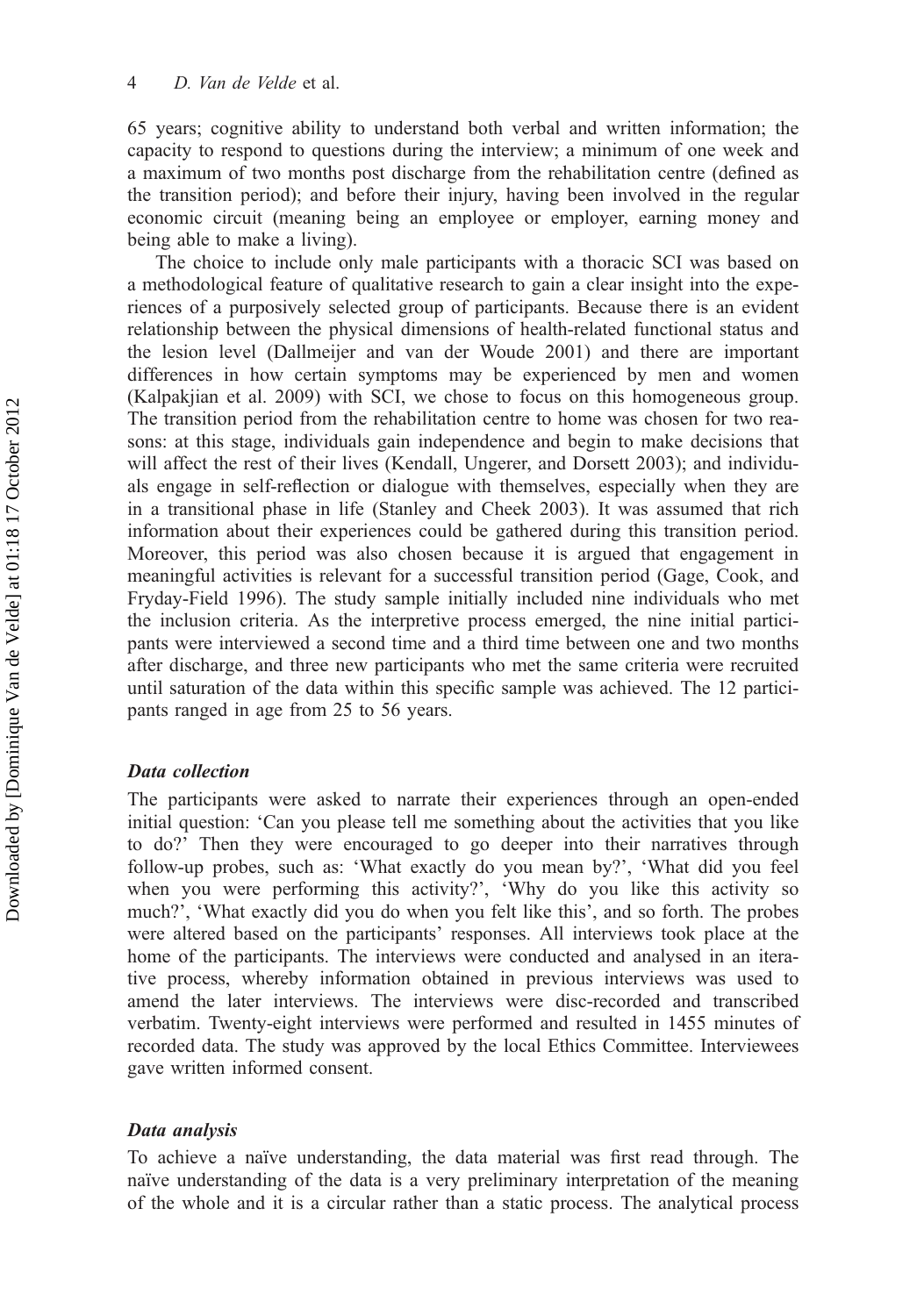started with the first interview and ended when all interviews of all the participants had been conducted. Each interview was read thoroughly several times to capture the first understanding of this specific interview of one participant. After the followup interviews of this participant, all of the interviews were clustered and read as a whole. This clustered set of interviews of one participant was called 'a narrative'. Eventually, all of the narratives from the 12 participants were read in relation to each other. This was a process of going back and forth until a first naïve understanding was conceived. In a second phase, a structural analysis was performed to validate or invalidate the understanding gained from the naïve understanding. The connections and the patterns of the text were uncovered by dividing the text into 'meaning units', condensed meanings, subthemes and themes (Table 1), and resulted in a description of different themes. In the third phase (interpretive phase), relations between the different themes were searched for and different typologies were discovered. Finally, the findings were recontextualized in a comprehensive understanding. In this phase; the text was read again as a whole and the research question, the pre-understanding of the influences on activity choices and the generation of distress related to the inability to perform, the naïve understanding, and the results of the structural analysis were taken into consideration. Techniques to ensure trustworthiness of the analytical procedures included: a prolonged engagement of the interviewer in the field to obtain trust and an adequate representation of the participants' 'voice' by understanding the culture the participants live in; and member checks (Lincoln and Guba 1985) to check the authenticity of the ongoing analysis

| Meaning unit                                                                              | Condensation                                                                          | Subtheme                                                                                | Theme                                                         |
|-------------------------------------------------------------------------------------------|---------------------------------------------------------------------------------------|-----------------------------------------------------------------------------------------|---------------------------------------------------------------|
| To me it has always been<br>important to have a job and                                   | Important to have<br>a job                                                            | Having a job as a<br>personal ideal or<br>goal                                          | Being connected<br>to the self                                |
| Euh something I used to talk<br>about and I now might have<br>the time to do, is politics | Talking about<br>activities                                                           | Past interest in<br>activity                                                            | Mediating<br>through life<br>history and future<br>challenges |
| And then, I will continue to<br>be involved in sports as I                                | Politics as<br>possible future<br>activity<br>Continuing to be<br>involved in sports, | Future interest in<br>politics as an<br>activity<br>Present interest in<br>sports as an | Being connected<br>to the self                                |
| have always been, I'm a<br>sportsman you know                                             | being a sportsman                                                                     | activity                                                                                |                                                               |
| And now I have started again,<br>playing basketball                                       | Starting sports<br>again                                                              | Connecting past to<br>future                                                            | Mediating<br>through future<br>challenges                     |
| It is hard, you know, starting<br>from zero, but I'm a go-<br>getter and                  | Tough to start<br>again                                                               | Positive<br>experiences<br>through<br>involvement in<br>activities                      | Being connected<br>to the self                                |
| Euh  furthermore, I'm<br>involved in a project from<br>the local municipality,            | Involvement in a<br>local activity                                                    | Involvement in<br>activities through<br>environmental<br>pressure                       | Being connected<br>to the<br>environment                      |

Table 1. Example of a structural analysis of a meaning unit.

Source: From Participant 7, In-depth Interview 15.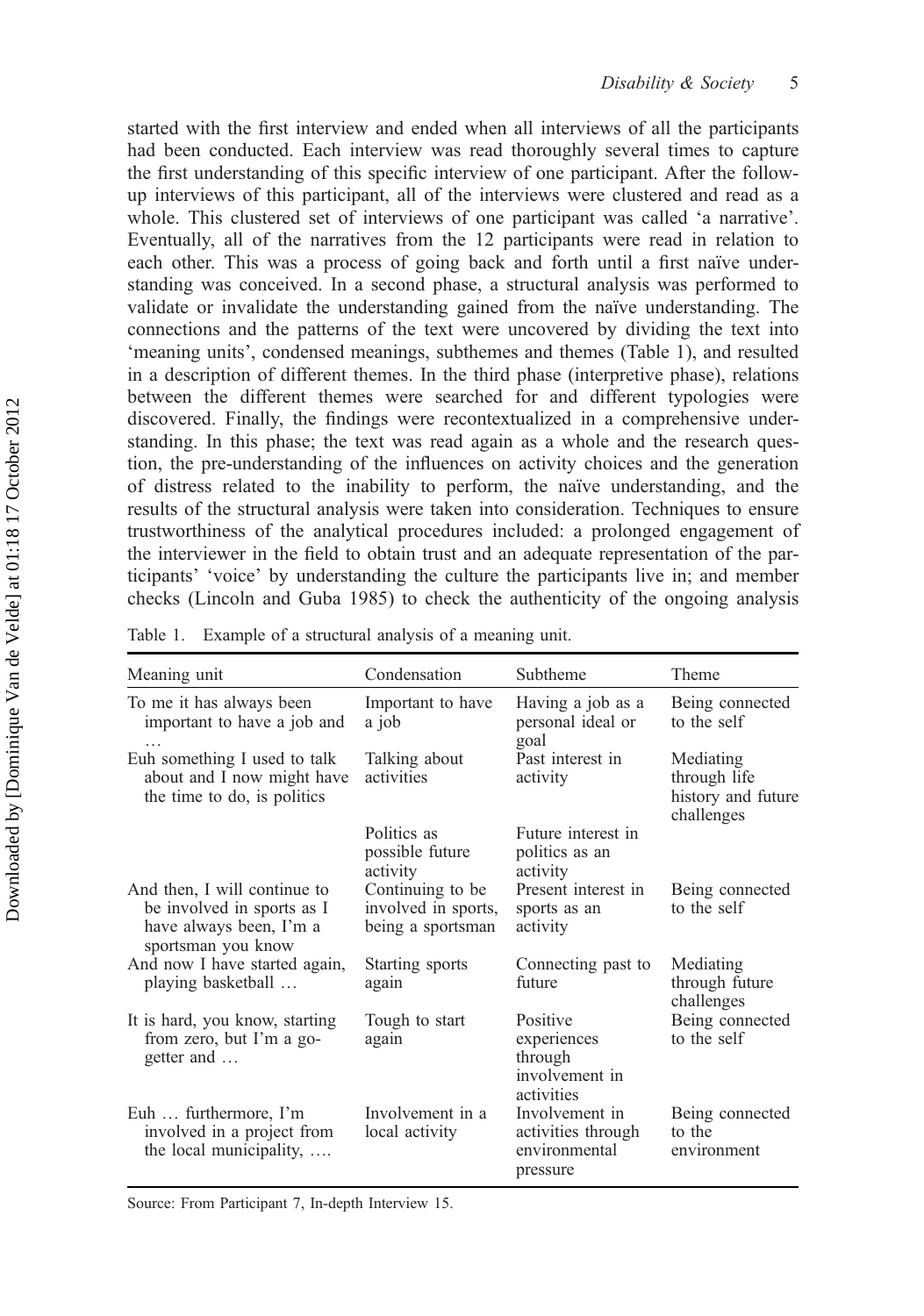process. After these first member checks, the new acquired information was used to amend the follow-up interviews. A second member check was used to validate the phase of the theme development (Lincoln and Guba 1985). Debriefing of the analysis and the preliminary results and discussing this within the research team were performed to triangulate the findings.

#### Results

#### Phase 1: naïve understanding

The narratives showed that they directed their focus at three points in time: before the injury, the injury itself, and the future. The experience of choosing activities appeared to be an ongoing process dominated by their earlier interest in specific activities within different domains (self-care, productivity and leisure). After the injury, their choices appeared to be related to the traumatic moment and the participants were preoccupied with thoughts of what their activities might have been like. Their future ability to choose preferred activities was described as being uncertain, but hopeful.

#### Phase 2: structural analysis

The structural analysis resulted in three themes, which are presented in Table 2. These themes are described separately in the following section and are illustrated with quotations from the interviews. Abbreviations (P, participant; IDI, in-depth interview) following each quote indicate from which interview the quote has been derived.

#### Choosing activities by being connected to the self; being faithful to your 'self'

The central tenet that emerged from the analysis was the participants' urge to describe who they were by doing activities in which they showed interest or fascination. Choice of activity before and after SCI was triggered by and closely linked to the view individuals had of their self in relation to the environment. One participant who had been interested in car tuning before the SCI and still was after the injury (with help from his 14-year-old son) expressed this as follows: 'You show them who you are, I tune my car to show people what I can do, some do it in a marginal way, I do it well and people respect me for what I'm doing' (P-3, IDI-16). In the process of choosing activities after the SCI, the participants' experiences of not being able to perform desired activities resulted in feelings of 'frustration'. These feelings motivated them to adopt a new way of reasoning and decisionmaking. Some participants continued with the same activity, expressing that the

Table 2. Themes related to how persons with SCI choose activities.

Choosing activities by being connected to the self; being faithful to your 'self'

Choosing activities by being connected to the environment; experiencing environmental pressure, facilitators or barriers

Activities during life-history and activity challenges as mediating factors in the process of choice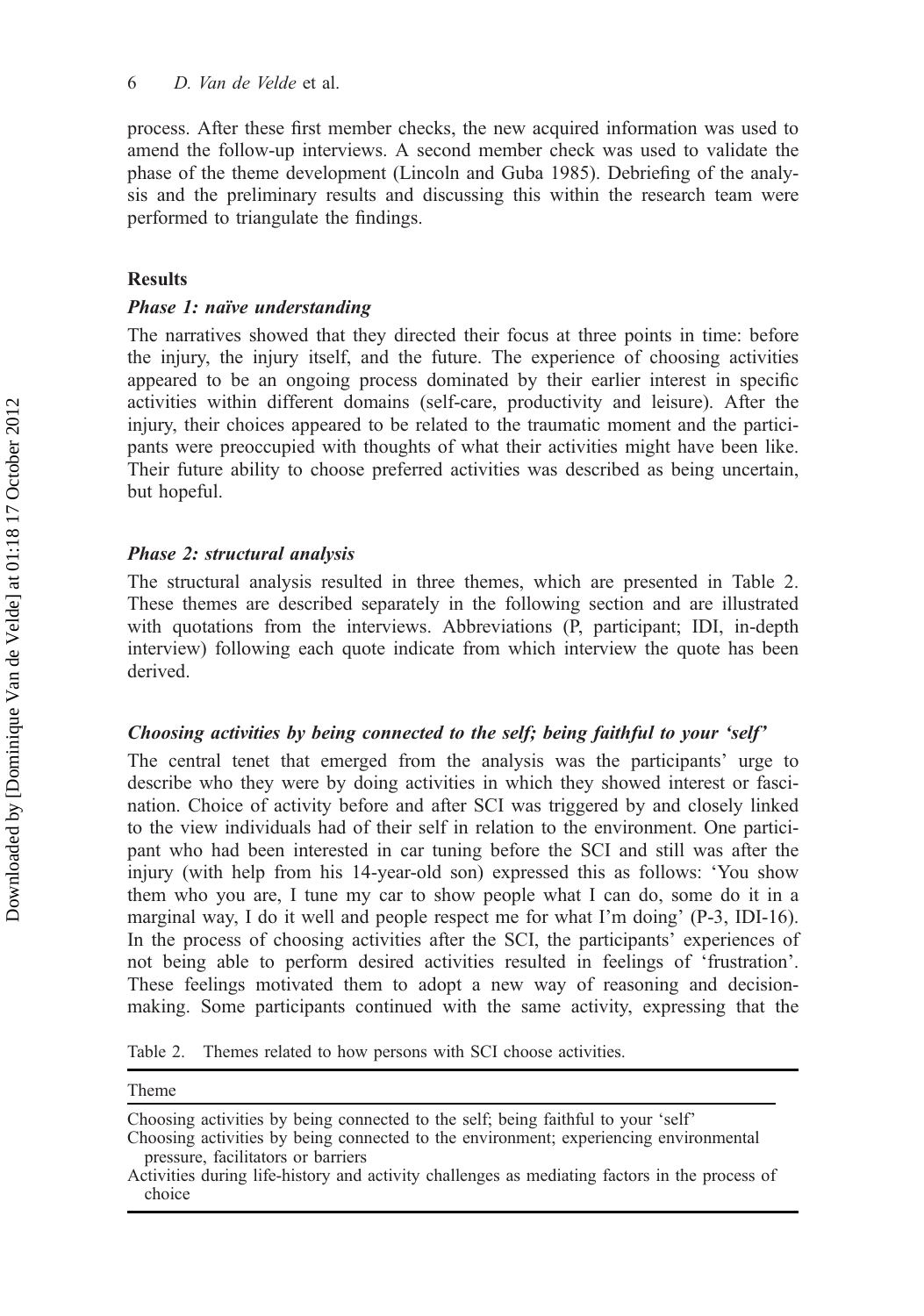only way to show who they were was the activity itself. Thus, the activity itself was a primary goal. If the participant was no longer able to perform the activity, he searched for social support by appealing to family and friends or by taking advantage of specialized organizations (such as specific SCI associations, voluntary groups, professional organizations and governmental support). Other participants described that it was not necessary to hold on to the exact same activity as before the SCI. Being able to show who they were by performing activities (regardless of the type of activity) was far more important. One of the participants, a former soccer player, expressed this as follows: 'I will continue to be involved in sports, I have always been, I'm a sportsman you know, ... and now I have started again, playing [wheelchair] basketball …' (P-7, IDI-7). In this particular situation, the activity itself was not the primary goal, but alternative activities were performed in line with the activities that the participants engaged in prior to the SCI. The analysis identified yet another common experience in the participants' narratives: besides the urge to tell who they were by doing activities, the participants momentarily found themselves in a precarious situation because of the uncertainty of being able to perform activities. The fear of losing one's identity because of the loss of valued activities was frequently stressed by the participants:

I'm afraid I won't be able to do these things anymore [small jobs around the house] … it was my life if I could fix the roof-gutter or clean the driveway, this is how I'm conceived … what if I cannot longer, … who the hell will I be? (P-11, IDI-26)

In conclusion, the analysis of the whole set of interviews suggests that choosing activities was fundamental and related to the individual's self; who was he, and who did he want to be by performing activities?

## Choosing activities by being connected to the environment; experiencing environmental pressure, facilitators or barriers

While performing activities to achieve something supporting their identity (in line with their self as described above) was highly valued by the participants, it was frequently stressed that choices to engage in activities were often triggered by the environment. The participants expressed that they were insecure about their own physical capacities. Through the analysis and data comparison, it became clear that the central tenet from the first interviews was slightly different compared with the follow-up interviews. In the beginning of their transition from the rehabilitation centre to home, the participants actively searched for social support and a connectedness with the social environment, and they were only passively involved in the choice of their activities. This connectedness with the environment was two-fold: experiencing expectations from the environment, and experiencing opportunities created by the environment. Two excerpts illustrate this primary analysis. With regard to expectations, one participant said: '… my friends expect me to be there and help them to prepare the fish bait. It is hard [because he can't join them for fishing], but I'll try to meet their wishes' (P-4, IDI-3). With regard to opportunities, another participant said:

Piekernie [an organization that organizes special events for people with SCI] made it possible for me to go to the movies because I had been wanting to do this for a long time already … I hadn't gone to the movies since last summer … I just couldn't do it without help. (P-12, IDI-21)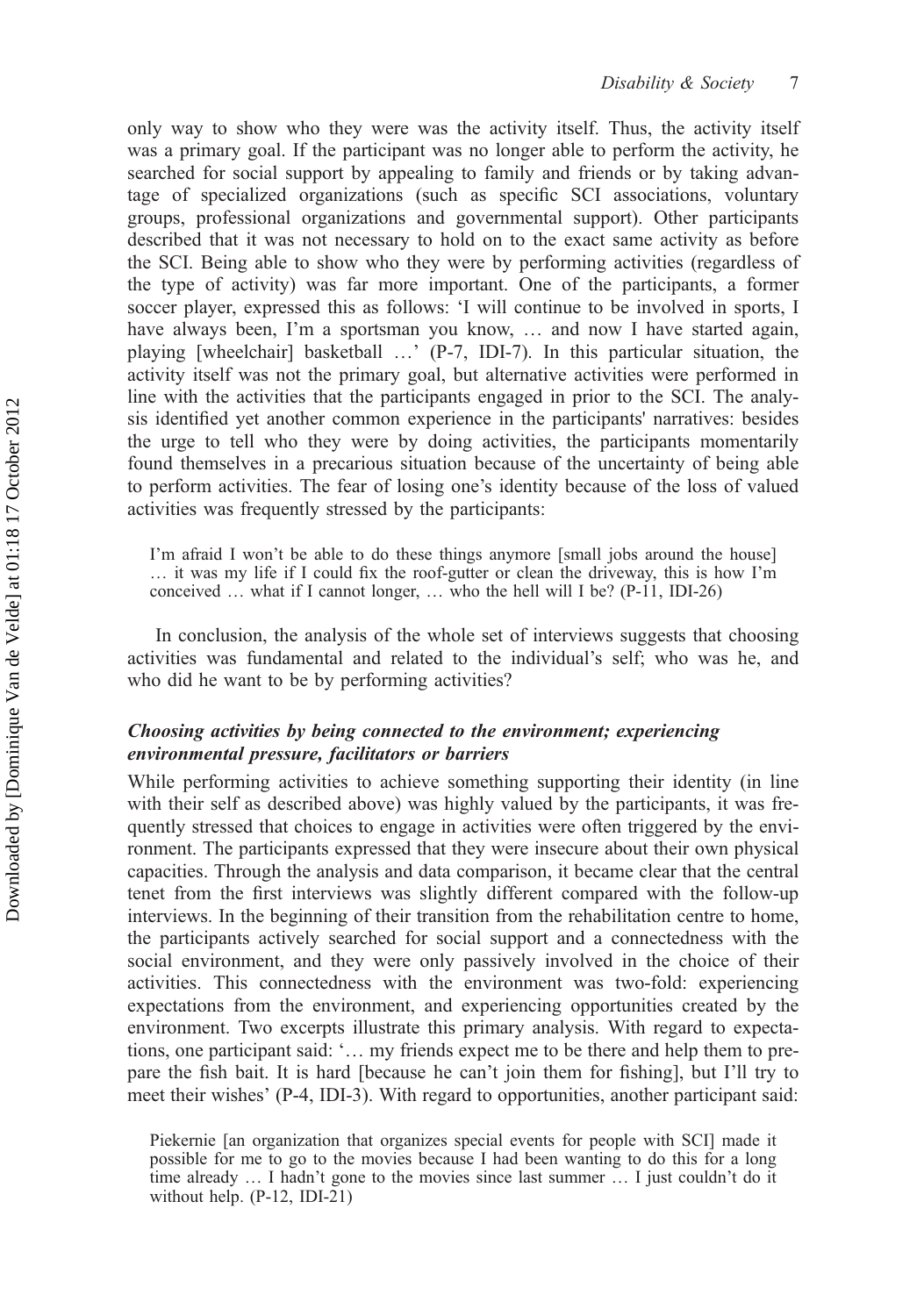However, it should be stressed that the participants considered this environmental steering to perform activities as positive (facilitating the choice of activities) in some occasions and as negative (inhibiting the choice of activities) in others. When comparing the analyses from the first interviews with the follow-up interviews, it became clear that, over time, the participants were no longer satisfied with a passive role, while this had not been so much of an issue at first. The participants' choicemaking process changed from being passive and relying on the environment to being active. Unexpected negative feelings towards environmental influence and dissatisfied desires influenced this shift. They started to react against these feelings, and this triggered them to start acting accordingly. An example of how choice-making changed over time is described in the following excerpt when a participant was confronted with the story from his first interview during his second interview (five weeks later):

Remember when I talked about my friends going fishing … you know I don't help them out any longer [to prepare the fish bait]. I struggled a lot about what to do, and I was friendly when they came to me asking to help them out. I think it was because they wanted to help me, and give me a reason to exist. It was so important for me to say 'please leave me alone', I don't need this stuff any more. Somehow, it strengthened me, I have to do things I want to do, not because they feel they have to ask me. (P-4, IDI-11)

These feelings about and confrontations with environmental steering depend on the impact from the environment on their own activity preferences and is a complex inner process, which will be further described in the next theme.

### Activities performed in life-history and activity challenges as mediating factors in the process of choice

As described above, the participants expressed their concern about the impact of the environment on their choices. Participants experienced feelings of not being genuine in the way they made choices. Different participants told stories about this experience:

… I peeled the potatoes, because D. [his wife] told me to do so, it was supposed to be good for me … In the beginning it felt good … They know better and I just try to act the way they want me to act … After a while, I started to peel the potatoes without being asked, and then my wife has the feeling that it was my choice … let me tell you something, it isn't, it's her choice. But I saw that she felt good, … I realised that I just did it for her … (P-10, IDI-25)

Excess environmental steering can lead to 'non-genuine' choices. The participants felt that choices could only be genuine when they were exclusively triggered by who they were. However, they stressed that this was not achievable and the goal should rather be to find balance between environmental steering and who they were. In this balancing process, two aspects were considered: the individual's activities performed in life-history, and the individual's activity challenges. Participants stressed that in their process of choice of which activities to perform, they reflected on how they did it in the past and took into consideration which activities they wanted to perform currently and in the near future. One participant explained this in one sentence: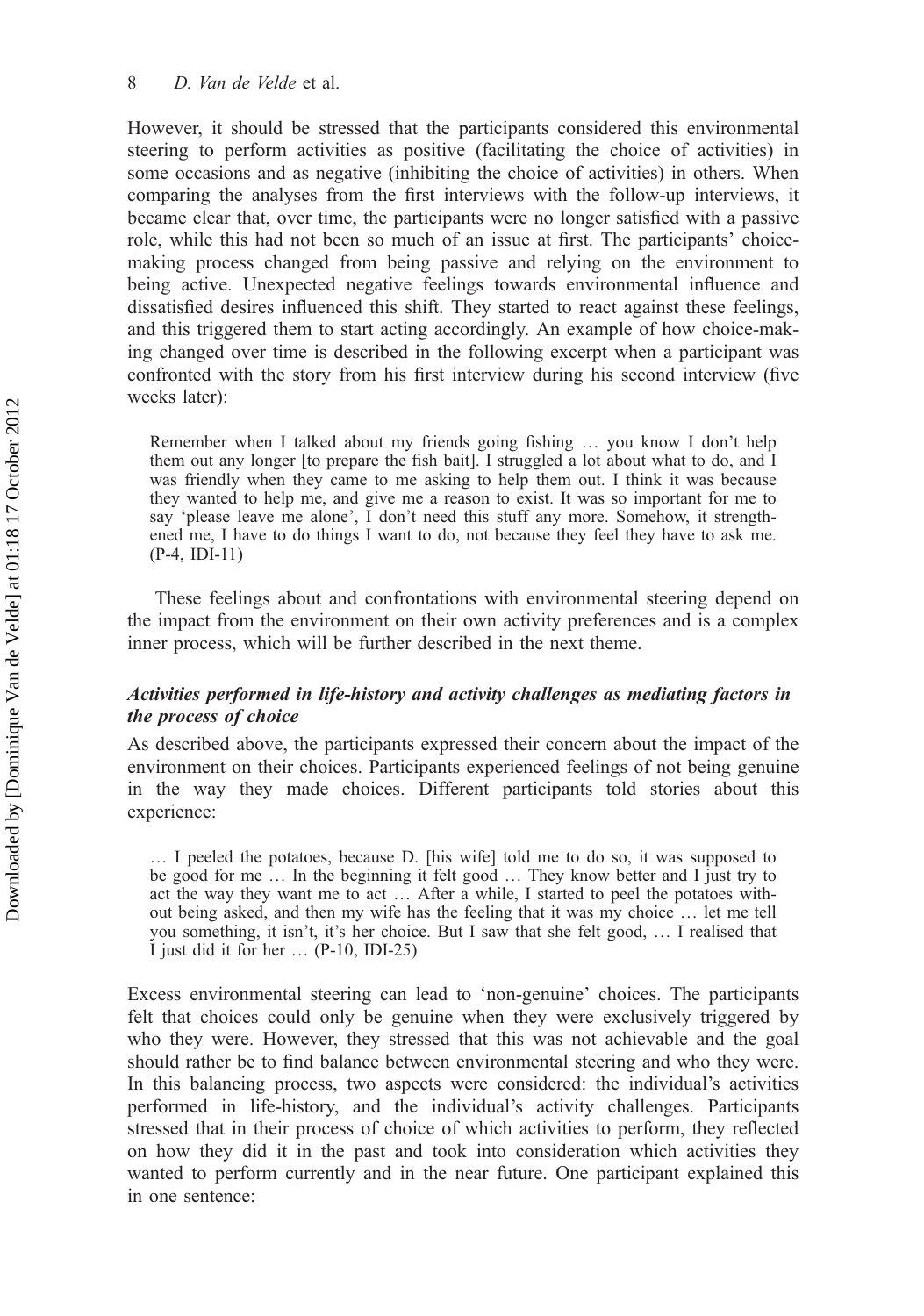… it felt good when I prepared the plaice, … see … I was always around in the kitchen and my mother forced me a little bit to cook when I was younger. It became a part of me and now I want to improve my skills … in cooking, she [his wife] loves it when I make a special dish. (P-4, IDI-3)

The findings revealed that activities were chosen on a continuum between the individual's self (Figure 1) and the influence from his environment (Figure 1). In the early stages of the analysis process it seemed that the self and the environment were two arbitrary different concepts. However, through further and deeper analysis by constantly comparing the data to find similarities and differences, it became clear that for the participant himself the two concepts were more adjacent than initially thought. Within the process of choosing activities, the participant himself is not aware of this detachment between the self and the environment, but considers this as a continuous series of a whole; it is a continuum of experiences in which choices are made. On this continuum, the choice to perform activities is influenced by two mediating factors; the individual's activities performed during life-history (Figure 1) and his activity challenges for the future (Figure 1). The lines between the different topics of this representation show the dynamics of the process and the possibility of getting out of balance.

#### Phase 3: comprehensive understanding of choosing activities

When an individual has made a balanced choice, he experiences a feeling of justice. In particular, justice was experienced when in the process of choice-making there was no significant difference with the choice-making process in the past. It can be defined as the experience when the chosen activities (guided by who they were or the environment) satisfy the person's inner needs or promote him to being part of the community. Although it is the goal to make balanced choices in activities, in normal day-to-day situations, optimal balance as shown in Figure 1 is not always achievable. A conflict between what the person wants and what the environment expects from him could result in a feeling of injustice. Injustice was experienced when the participants had a feeling of missed opportunities in the past and/or had



Figure 1. Diagrammatical representation of a balanced choice.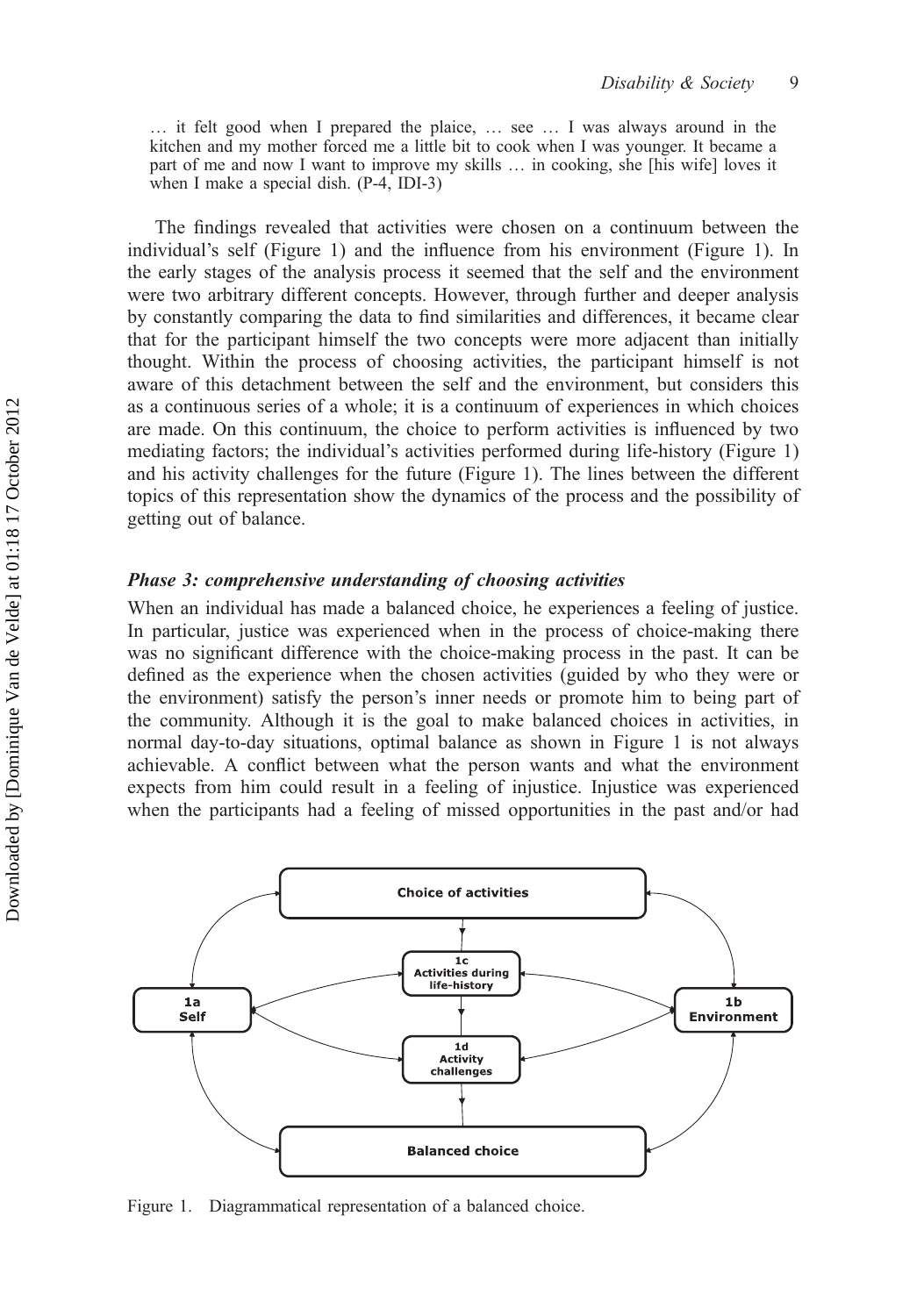

Figure 2. Unbalanced choices: typologies of choice-making.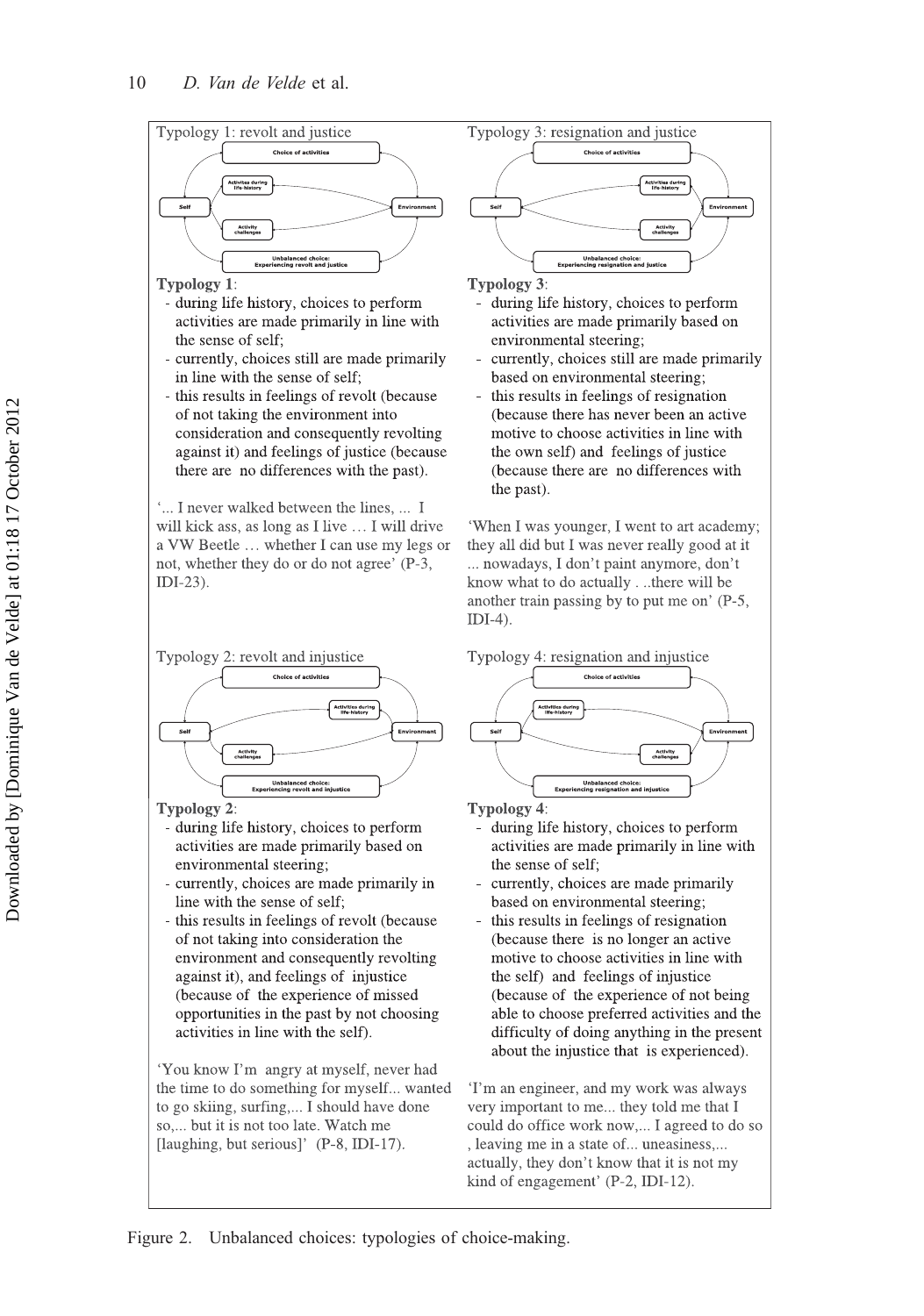the feeling of not being able to choose preferred activities. While justice and injustice were only one aspect of this analysis, two more feelings emerged from the data. First, the feeling of revolt was experienced when participants did not take the environment into consideration when choosing activities. Analysis identified revolt as the experience when the chosen activities satisfy the person's inner needs in spite of the environment's wishes and demands. Second, feelings of resignation occurred when there was no longer an incentive to choose activities in line with the person's sense of self. Resignation is defined as the experience when there is no active choice-making process and the person's inner feelings are not satisfied. The analysis suggests four typologies of unbalanced choices: experiencing feelings of justice and revolt, feelings of justice and resignation, feelings of injustice and revolt, and feelings of injustice and resignation. A description of the four typologies is presented in Figure 2.

#### Conclusion: comprehensive understanding

In their transition period, the men with paraplegia were constantly considering which activities to choose. Their sense-making was an internal process of negotiation and appeared to be based on finding a balance on a continuum between their self and the environment's expectations. Individuals experienced a sense of justice or injustice by having the opportunity to choose activities on this continuum, taking their activities during their life-history and their future activity challenges into consideration in the decision-making process. Feelings of revolt and resignation appeared when an unbalanced choice about activities was made.

#### **Discussion**

The unique experiences of 12 men with paraplegia contributed to the development of a framework that explains how these individuals chose activities during the transition period from the rehabilitation centre to home. It explains what the possible perils are when unbalance in choosing activities occurs. Contrary to the idea of personal and environmental variables as being two separate concepts as described by Scivoletto et al. (1997), these two concepts are on a continuum rather than as variables contributing to activity choices. Moreover, the individual's activities performed during their life-history and his activity challenges for the future were the variables contributing to activity choices. Within this continuum and the two contributing variables, the participants were dealing with their diminished physical capacities with regard to their ability to perform activities.

#### The balancing process

To determine what the men with paraplegia were doing while choosing activities to find balance, and how they responded when choices were not balanced, was the main goal of this study. For a successful rehabilitation and transition to home and a full participation, Österaker and Levi (2005) believe an important care component is performing a psychological assessment of individuals with SCI. We believe that the results of our study can help shed a new light on the development of psychological and emotional distress. In the study, the characteristics of distress were described as experiencing feelings of revolt and resignation in combination with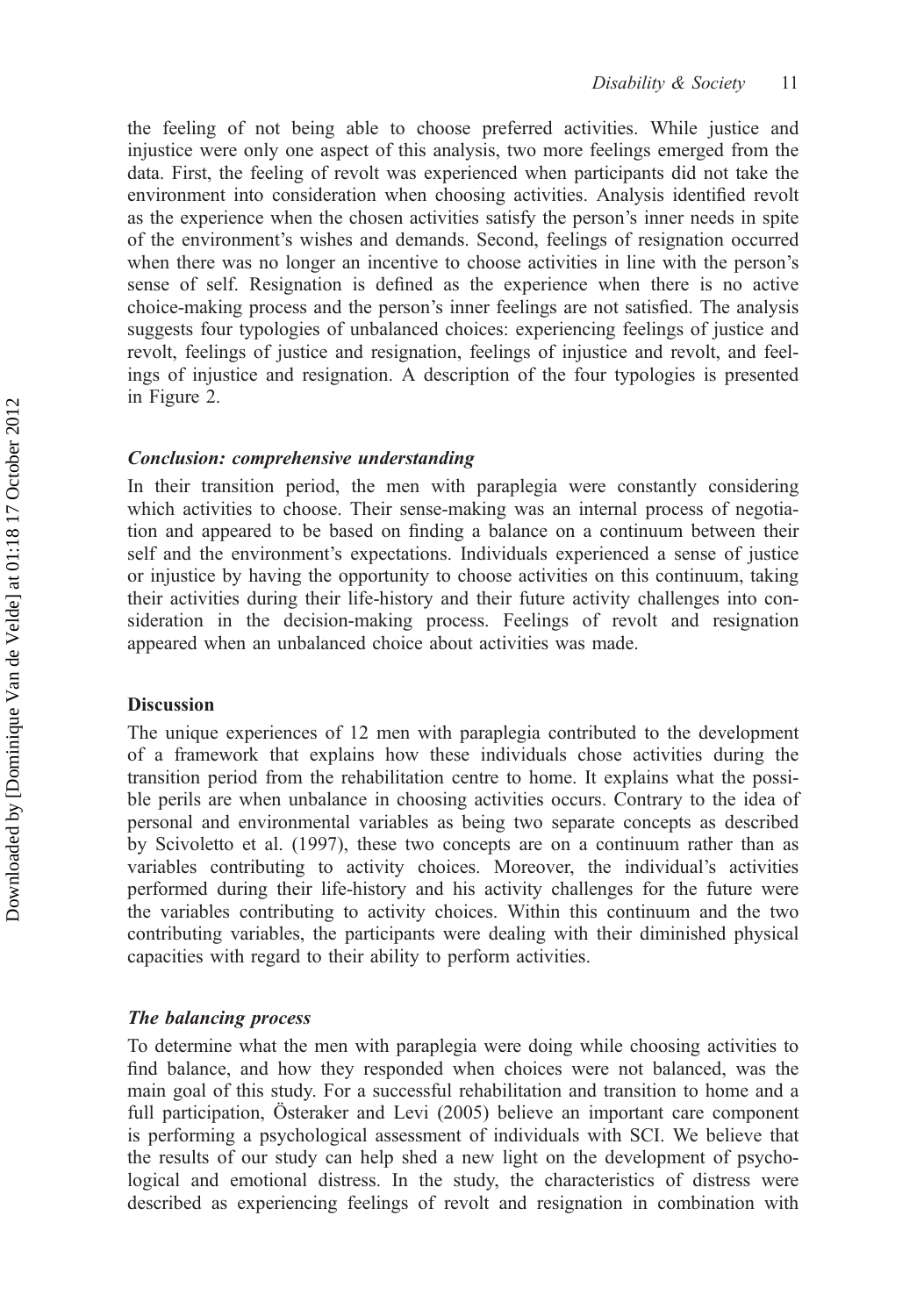feelings of justice and injustice in the choice-making process. The main results suggest that revolt is defined as the experience when the chosen activities satisfy inner needs in spite of the environment's wishes and demands from the environment. Resignation is defined as the experience when there is no active choice-making process and inner feelings are not satisfied. Injustice can be defined as the experience when the chosen activities do not satisfy inner needs and do not promote being part of the community. The concept of experiencing justice or injustice is new and, to our knowledge, has not been described in earlier studies. By adding the feelings of justice and injustice to the characteristics of emotional distress, a new light is shed on the dynamic choice-making process. Four different typologies emerged from the data: revolt and justice, revolt and injustice, resignation and justice, and resignation and injustice. This knowledge highlights that choice-making is a dynamic, purely individual and highly subjective process based on former activity experiences and future activity challenges.

#### Recommendations for the rehabilitation professional

This knowledge about the choice-making process provides a better understanding of the impact of SCI and it creates opportunities for rehabilitation professionals to identify individuals at risk who experience inner conflicts through feelings of revolt and resignation in combination with feelings of justice or injustice. Secondly, it creates possibilities to use the different typologies as tools to guide the client in his choices and start the clinical reasoning process from a client-centred and societal perspective. It is recommended: to consider this knowledge and to focus on the individual's internal choice-making process by interacting with the client; and to try to discover the type, all the more so because it is argued (Macleod and Macleod 1998) that the rehabilitation success is determined by cognitive and emotional factors, and that nurturing of these factors should receive the same degree of attention as physical functions.

#### Strength and limitations of the study

The strength of this study lies in the interpretive approach to show how persons with SCI in their transition period from the rehabilitation centre to home choose activities. However, there are some limitations. Selecting participants based on a purposive sampling strategy also has its limitations. The initial themes were not investigated on a broader level to include people with more diverse demographic profiles, and persons with SCI living longer in the community were also not included in the sample. Consequently, future studies should focus on a larger spectrum of the SCI population, including patients with different injury levels, and even on the whole spectrum of people with and without disabilities. Expanding this methodology across different contexts – including length of period following SCI, gender, class, race, ethnicity, other pathology domains, geographic locations, and so forth – could reflect the diversity of experiences. Further research is mandatory about how feelings of revolt and resignation in combination with justice and injustice affect the way individuals cope with SCI over a longer period, how they affect their level of participation, and how, for example, the intensity of these feelings differ according to the lesion level. This sample only gives an answer to how men with paraplegia choose their activities in their transition period; it does not focus on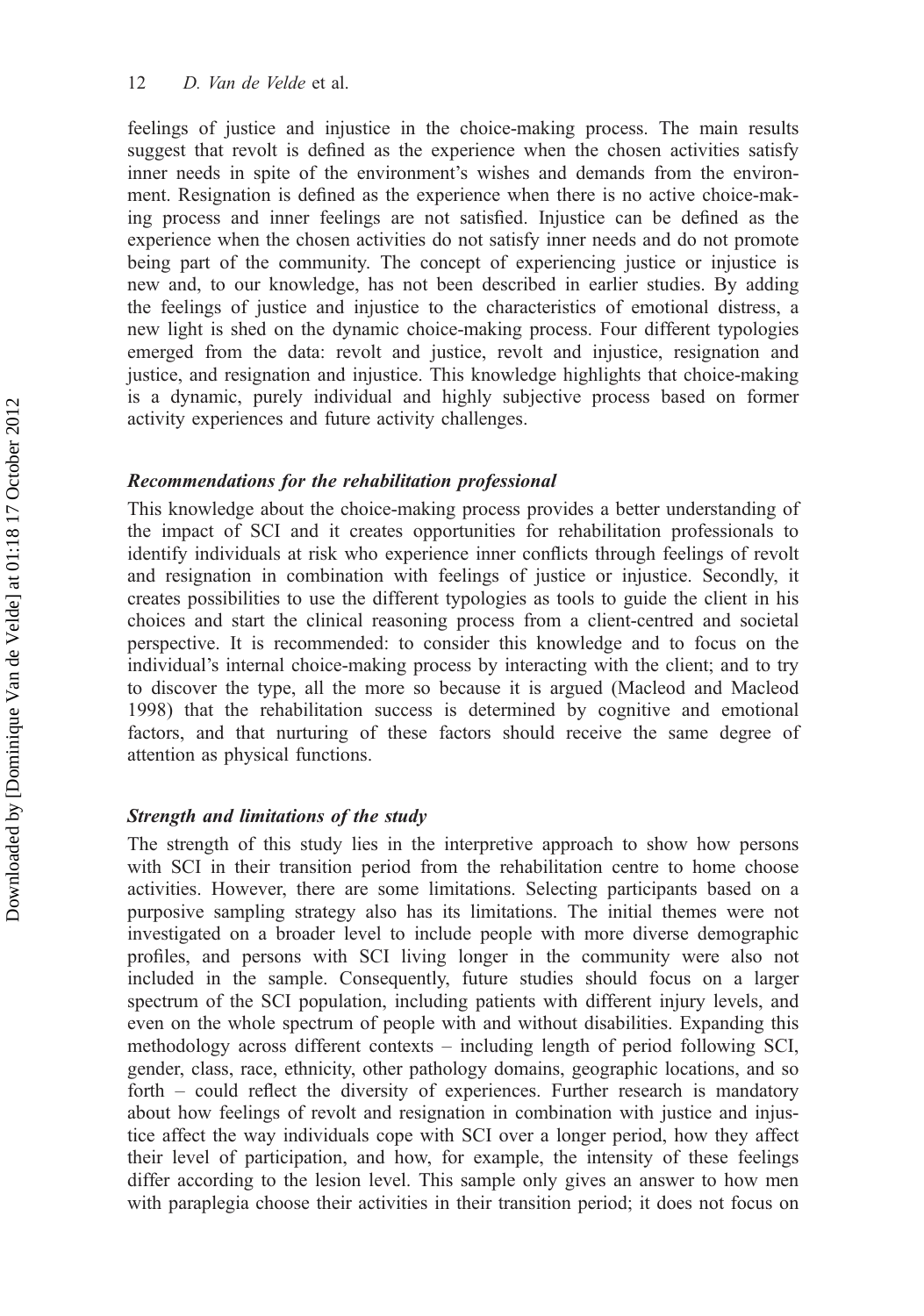an extended time frame beyond rehabilitation discharge. Follow-up of these participants over a longer period is recommended. The individual interview data could also have been supplemented with: participant observations through applying a participatory research strategy; confronting the different ways of reasoning from the participants through a focus-group methodology; and interviews with the proxies of the persons with SCI to broaden the scope and the diversity of the findings. Further research, including the broader context by also interviewing, for example, the partner of the participant, might add to the understanding of this complex process of choice-making. Furthermore, the fact that all of the participants received psychological counselling during their rehabilitation period needs some attention. This could have biased the data because they were trained in coping with their diminished possibilities to choose activities.

#### Conclusion

Participation has in the literature been described as the central goal of rehabilitation (Gandek et al. 2007). Not being able to choose preferred activities prevents individuals from experiencing feelings of participation (Milner and Berni 2009; Van de Velde et al. 2010). Therefore, to prevent emotional distress and to promote being included in society, it is recommended to enable individuals with SCI to choose 'balanced activities'. In a qualitative study, Cott (2010) found that participants want a better transition between the hospital and the community. He argued that from the participants' perspective, a proper preparation for the real world is an essential component of client-centred rehabilitation. The results of our study could be helpful in planning the treatment and the preparation for discharge when taking the different typologies into consideration. It is hoped that this knowledge can lead to a better discharge planning, to a more successful transition and to a higher level of participation.

#### References

- Blanes, L., M.I. Carmagnani, and L.M. Ferreira. 2009. Quality of life and self-esteem of persons with paraplegia living in Sao Paulo, Brazil. Quality of Life Research 18, no. 1: 15–21
- Borrell-Carrio, F., A.L. Suchman, and R.M. Epstein. 2004. The biopsychosocial model 25 years later: Principles, practice, and scientific inquiry. Annual of Family Medicine 2, no. 6: 576–82.
- Cott, C. 2010. Client-centred rehabilitation: Client perspectives. Disability and Rehabilitation 26, no. 24: 1411–22.
- Dallmeijer, A.J., and L.H. van der Woude. 2001. Health related functional status in men with spinal cord injury: Relationship with lesion level and endurance capacity. Spinal Cord 39, no. 11: 577–83.
- Engel, G.L. 1980. The clinical application of the biopsychosocial model. American Journal of Psychiatry 137, no. 5: 535–44.
- Fekete, C., and A. Rauch. 2012. Correlates and determinants of physical activity in persons with spinal cord injury: A review using the International Classification of Functioning, Disability and Health as reference framework. Disability and Health Journal 5, no. 3: 140–50.
- Gage, M., J.V. Cook, and K. Fryday-Field. 1996. Understanding the transition to community living after discharge from an acute care hospital: An exploratory study. American Journal of Occupational Therapy 51, no. 2: 96–103.
- Gandek, B., S.J. Sinclair, A.M. Jette, and J.E. Ware. 2007. Development and initial psychometric evaluation of the Participation Measure for Post-Acute Care (PM-PAC). American Journal of Physical and Medical Rehabilitation 86, no. 1: 57–71.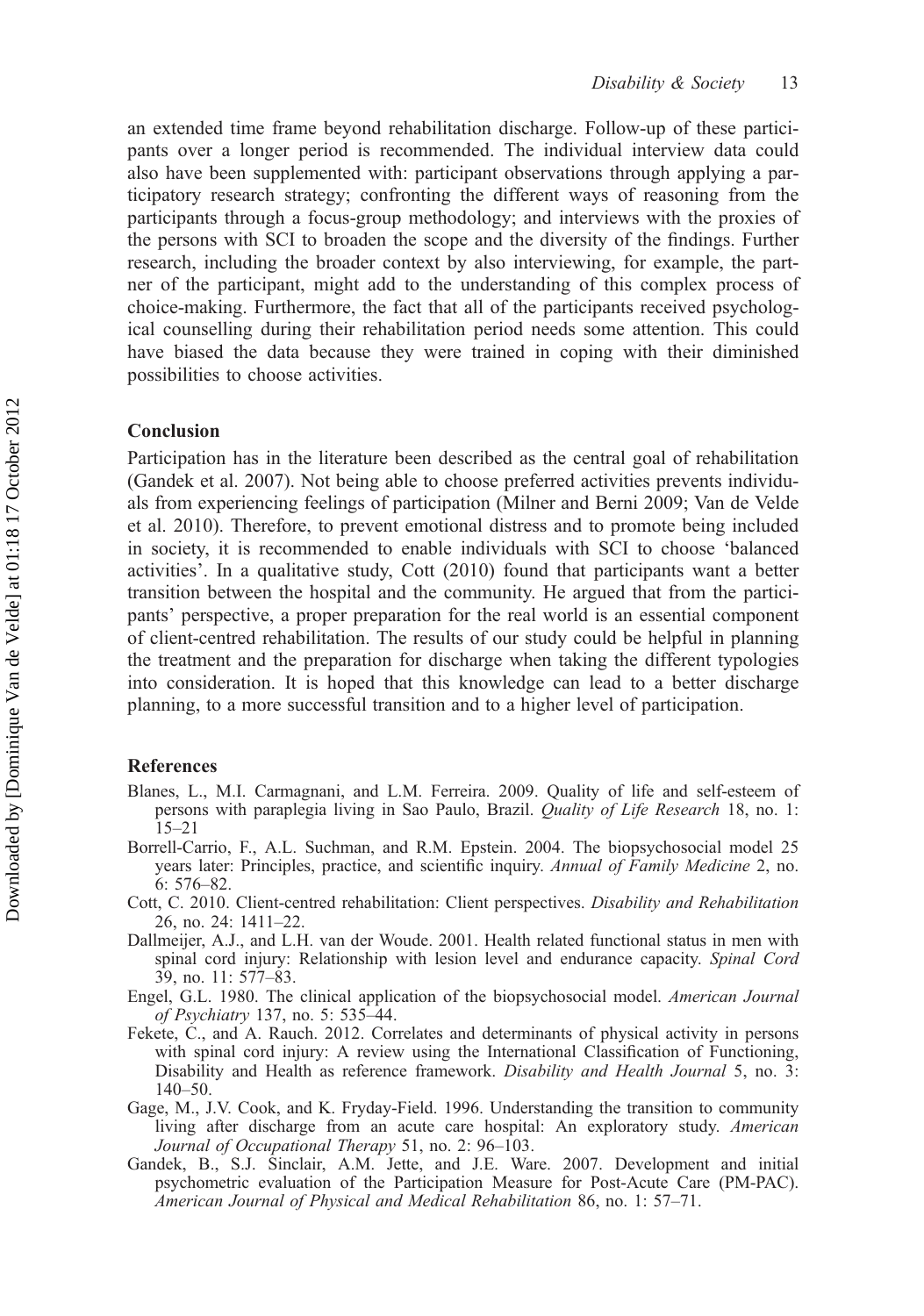- Hammell, K.R. 2010. Spinal cord injury rehabilitation research: Patient priorities, current deficiencies and potential directions. Disability and Rehabilitation 32, no. 14: 1209–18.
- Imrie, R. 2004. Demystifying disability: A review of the International Classification of Functioning, Disability and Health. Sociology of Health and Illness 26, no. 3: 287–305.
- Kalpakjian, C.Z., L.L. Toussaint, K.J. Albright, C.H. Bombardier, J.K. Krause, and D.G. Tate. 2009. Patient Health Questionnaire-9 in spinal cord injury: An examination of factor structure as related to gender. Journal of Spinal Cord Medicine 32, no. 2: 147–56.
- Kehn, M., and T. Kroll. 2009. Staying physically active after spinal cord injury: A qualitative exploration of barriers and facilitators to exercise participation. *BMC Public Health* 9: 168.
- Kendall, M.B., G. Ungerer, and P. Dorsett. 2003. Bridging the gap: Transitional rehabilitation services for people with spinal cord injury. Disability and Rehabilitation 25, no. 17: 1008–15.
- Kerstin, W., B. Gabriele, and L. Richard. 2006. What promotes physical activity after spinal cord injury? An interview study from a patient perspective. Disability and Rehabilitation 28, no. 8: 481–8.
- Levins, S.M., D.M. Redenbach, and I. Dyck. 2004. Individual and societal influences on participation in physical activity following spinal cord injury: A qualitative study. Physical Therapy 84, no. 6: 496-509.
- Lincoln, S., and E. Guba. 1985. Naturalistic inquiry. Beverly Hills, CA: Sage.
- Lindseth, A., and A. Norberg. 2004. A phenomenological hermeneutical method for researching lived experience. Scandinavian Journal of Caring Science 18, no. 2: 145–53.
- Lohne, V. 2009. The incomprehensible injury Interpretations of patients' narratives concerning experiences with an acute and dramatic spinal cord injury. Scandinavian Journal of Caring Science 23, no. 1: 67–75.
- Macleod, L., and G. Macleod. 1998. Control cognitions and psychological disturbance in people with contrasting physically disabling conditions. Disability and Rehabilitation 20, no. 12: 448–56.
- Milner, P., and K. Berni. 2009. Community participation and inclusion: People with disabilities defining their place. Disability  $\&$  Society 24, no. 1: 47–62.
- Österaker, A.L., and R. Levi. 2005. Indicators of psychological distress in postacute spinal cord injured individuals. Spinal Cord 43, no. 4: 223–9.
- Patton, M. 2002. Qualitative evaluation and research methods. Newbury Park, CA: Sage Publications.
- Pentland, W., A.S. Harvey, T. Smith, and J. Walker. 1999. The impact of spinal cord injury on men's time use. Spinal Cord 37, no. 11: 786–92.
- Peter, C., R. Muller, A. Cieza, and S. Geyh. 2012. Psychological resources in spinal cord injury: A systematic literature review. Spinal Cord 50, no. 3: 188–201.
- Scelza, W.M., C.Z. Kalpakjian, E.D. Zemper, and D.G. Tate. 2005. Perceived barriers to exercise in people with spinal cord injury. American Journal of Physical and Medical Rehabilitation 84, no. 8: 576–83.
- Scivoletto, G., A. Petrelli, L.L. Di, and V. Castellano. 1997. Psychological investigation of spinal cord injury patients. Spinal Cord 35, no. 8: 516–20.
- Spreyerman, R., H. Lüthi, F. Michel, M. Baumberger, M. Wirz, and M. Mäder. 2011. Longterm follow-up of patients with spinal cord injury with a new ICF bases tool. Spinal Cord 49: 230–5.
- Stanley, M., and J. Cheek. 2003. Grounded theory: Exploiting the potential for occupational therapy. British Journal of Occupational Therapy 66, no. 4: 143–50.
- Strauss, D.J., M.J. Devivo, D.R. Paculdo, and R.M. Shavelle. 2006. Trends in life expectancy after spinal cord injury. Archives of Physical and Medical Rehabilitation 87, no. 8: 1079–85.
- Stucki, G., T. Ewert, and A. Cieza. 2003. Value and application of the ICF in rehabilitation and medicine. Disability and Rehabilitation 25, no. 11: 628–34.
- Timmermans, S., and S. Haas. 2008. Towards a sociology of disease. Sociology of Health and Illness 30, no. 5: 659–76.
- Van den Heuvel, W.J.A. 2000. Revalidatie en participatie [Rehabilitation and participation]. Presented at the Aanvaarding ambt van hoogleraar revalidatie en handicap [Accepting] office of full professor rehabilitation and disability].